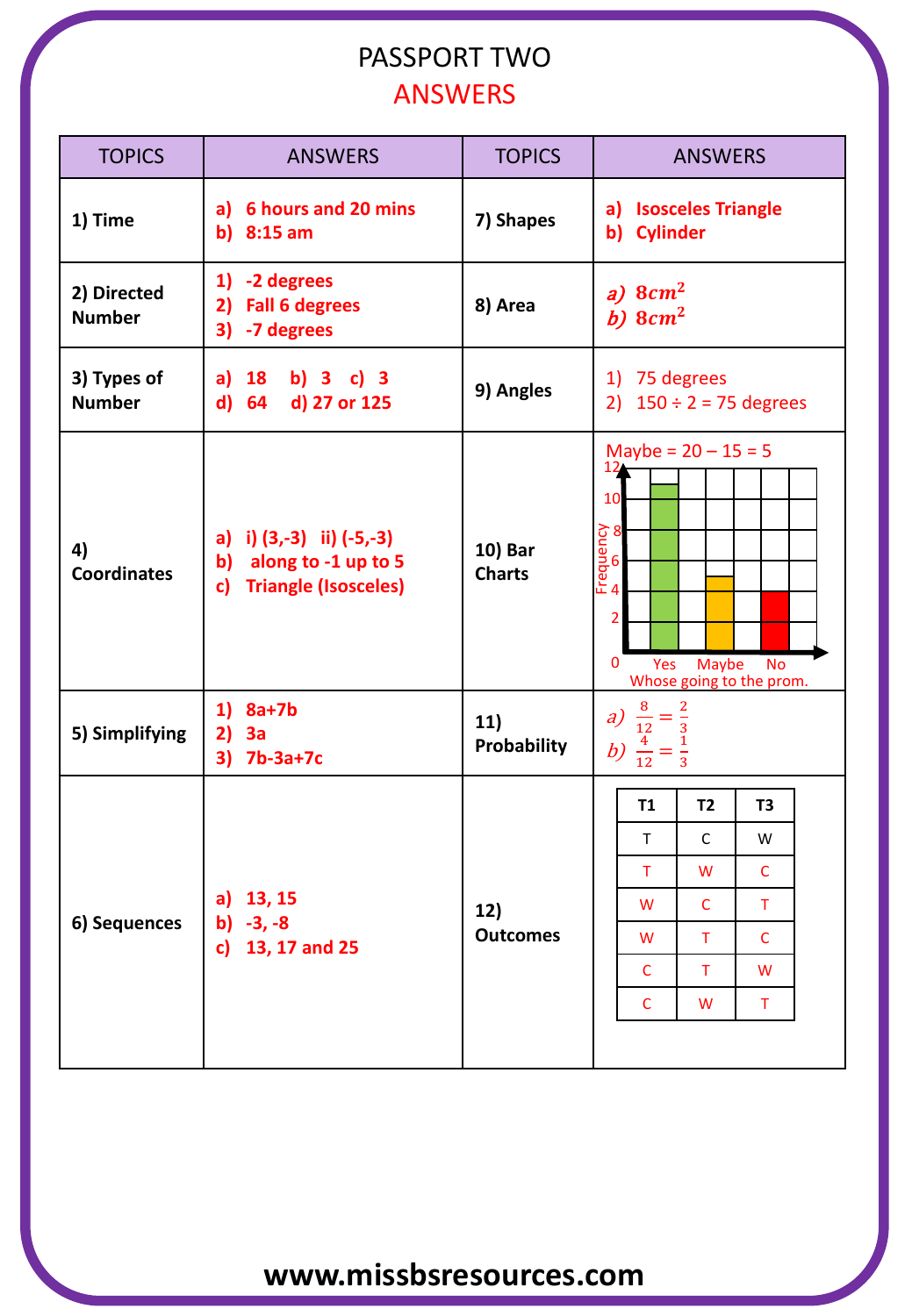#### PASSPORT TWO ANSWERS NUMBER

| <b>TOPICS</b>                     | <b>ANSWERS</b>                                                                                                                                                                                      | <b>TOPICS</b>                                          | <b>ANSWERS</b>                                                                                                                                              |
|-----------------------------------|-----------------------------------------------------------------------------------------------------------------------------------------------------------------------------------------------------|--------------------------------------------------------|-------------------------------------------------------------------------------------------------------------------------------------------------------------|
| <b>Index</b><br><b>Notation</b>   | a) $3^{2+4} = 3^6$<br>b) $5^{6-2} = 5^4$<br>c) $(7^2 \times 7^2 \times 7^2)$<br>$= 7^{3 \times 2} = 7^6$                                                                                            | Percentage<br><b>Decrease</b>                          | $18.60 \times 0.85 = \text{\pounds}15.81$                                                                                                                   |
| Percentage<br><b>Decrease</b>     | $2500 \times 0.8 = \text{\pounds}2,000$<br>Or<br>$10\% = 250$ and $20\% = 500$<br>So $2500 - 500 = £2000$                                                                                           | <b>Time</b>                                            | 6:48am to 7am is 12 mins<br><b>7am to 8am is 1 hour</b><br>8am to 8:15am is 15 mins<br>In total<br>1 hour and 27 minutes                                    |
| Ordering<br><b>Decimals</b>       | 0.004, 0.045,<br>0.405, 0.45, 0.5,<br>4                                                                                                                                                             | Order of<br><b>Operations</b>                          | a) $12 + 3 = 15$<br>b) $4 + 6 \times 2$<br>$= 4 + 12$<br>$= 16$                                                                                             |
| <b>Functional</b><br><b>Money</b> | Adults: $3 \times 12.50 =$<br>£37.50<br>Children: $5 \times 7.40 = £37$<br>Total Cost: $37.50 + 37 =$<br>£74.50<br>Change $80 - 74.5 =$<br>£5.50<br>Yes I have enough and will<br>get £5.50 change. | <b>Multiplying</b><br>and Dividing<br><b>Fractions</b> | a) $\frac{16}{20} - \frac{5}{20} = \frac{11}{20}$<br>b) $\frac{3}{12} = \frac{1}{4}$<br>c) $\frac{7}{8} \times \frac{5}{4} = \frac{35}{32} = 1\frac{3}{32}$ |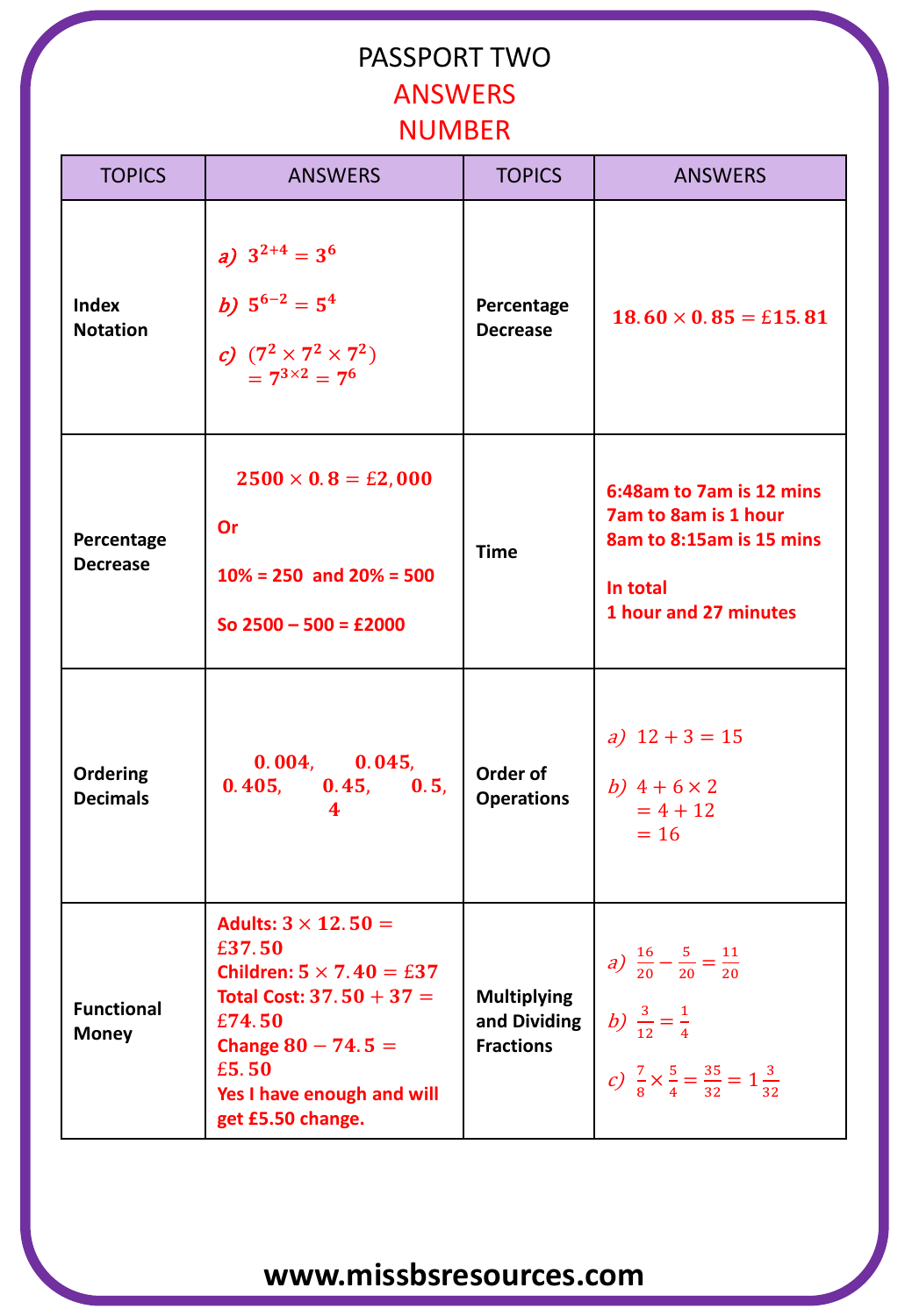## PASSPORT TWO ANSWERS Algebra

| <b>TOPICS</b>                             | <b>ANSWERS</b>                                                                                                                                                       |                                                                  |                                                                | <b>TOPICS</b>                                                                                         | <b>ANSWERS</b>                                                                                                                                                             |  |
|-------------------------------------------|----------------------------------------------------------------------------------------------------------------------------------------------------------------------|------------------------------------------------------------------|----------------------------------------------------------------|-------------------------------------------------------------------------------------------------------|----------------------------------------------------------------------------------------------------------------------------------------------------------------------------|--|
| <b>Mid Point of</b><br><b>Coordinates</b> | <b>X</b> coordinates<br>$4 + 10$ 14<br>$- = 7$<br>$\frac{1}{2}$<br>$\overline{2}$<br><b>Y</b> coordinates<br>$\frac{6+8}{2} = \frac{14}{2} = 7$<br>Midpoint $-(7,7)$ |                                                                  |                                                                | Solve 2 step<br>equations                                                                             | $2x + 4 = 18$<br>$2x = 14$<br>$x=7$                                                                                                                                        |  |
| <b>Expand Single</b><br><b>Brackets</b>   | a) $3x + 12$<br>b) $14x - 35$<br>c) $x^2 + 8x$                                                                                                                       |                                                                  |                                                                | <b>Simplify</b>                                                                                       | $a)$ 3 $a$<br>b) $a+9b$<br>c) $9a - 7b$                                                                                                                                    |  |
| <b>Factorise</b>                          | a) $4(x+5)$<br>b) $4(3x + 7)$<br>c) $3y(y+4)$                                                                                                                        |                                                                  |                                                                | $-4$<br>$-3$<br>$\boldsymbol{\chi}$<br>$-3$<br>$-1$<br>$\mathcal{Y}$<br><b>Plot a linear</b><br>Graph | $-2$<br>$-1$<br>0<br>$\mathbf{1}$<br>$\overline{2}$<br>3<br>$\overline{4}$<br>5<br>$\mathbf{1}$<br>$\overline{3}$<br>$\overline{7}$<br>9<br>13 <sup>°</sup><br>11<br>$+10$ |  |
| <b>Trial and</b><br>Improvement           | Value<br>5<br>6<br>5.5<br>5.4<br>5.45                                                                                                                                | Output<br>35<br>48<br>41.25<br>39.96<br>40.6<br>Answer $x = 5.4$ | Big/Small<br>Small<br>big<br><b>Big</b><br>Small<br><b>Big</b> | <b>Function</b><br><b>Machines</b>                                                                    | Output $3 \times 7 = 21$<br>a)<br>b) Input $21 - 4 = 17$<br>c) Output $7 \times 3 - 5$<br>$= 21 - 5 = 16$                                                                  |  |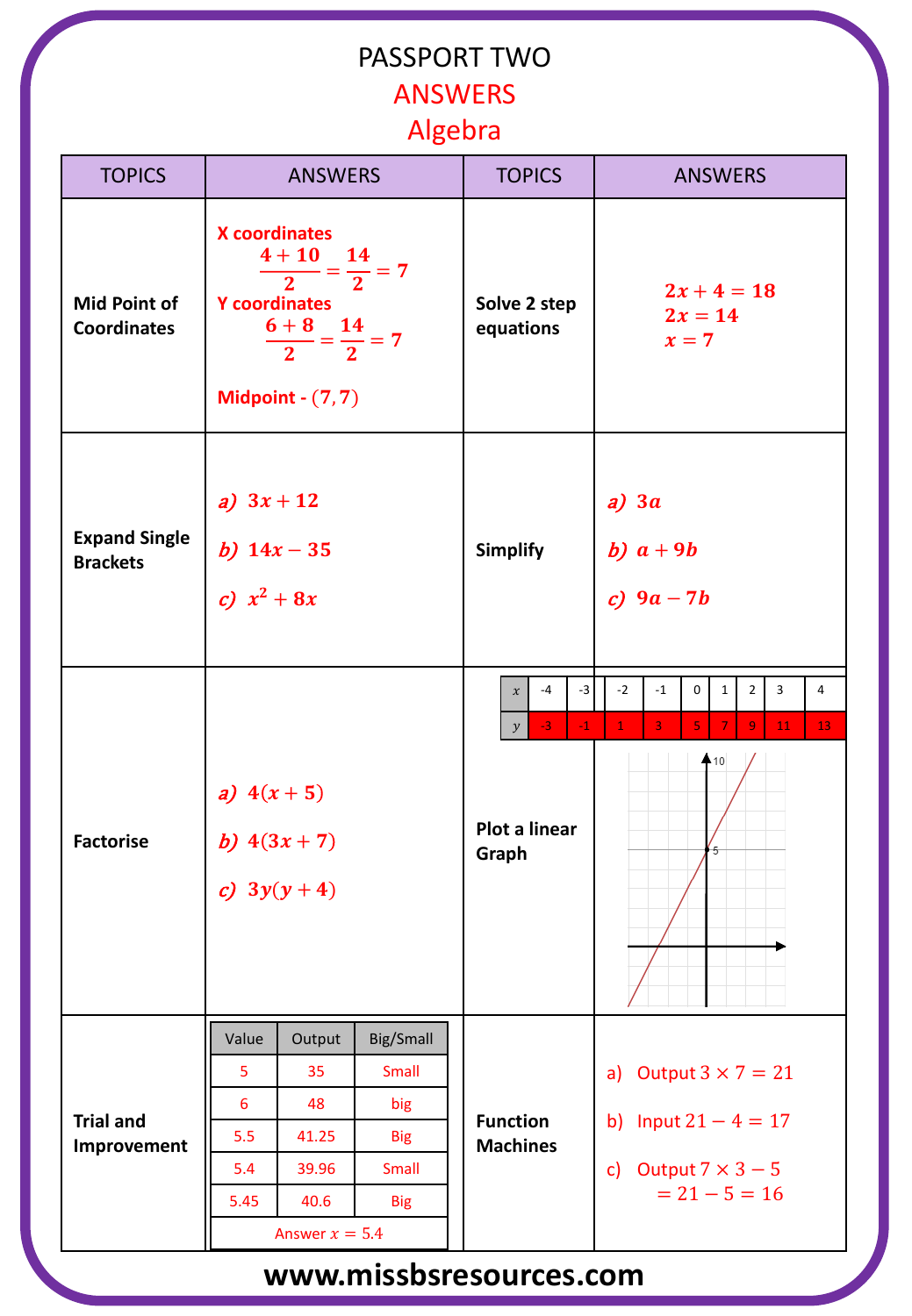## PASSPORT TWO ANSWERS

#### Shapes and Measures

| <b>TOPICS</b>                        | <b>ANSWERS</b>                                                  | <b>TOPICS</b>                     | <b>ANSWERS</b>                                                                                                                                                                                                                                                                                                                                 |
|--------------------------------------|-----------------------------------------------------------------|-----------------------------------|------------------------------------------------------------------------------------------------------------------------------------------------------------------------------------------------------------------------------------------------------------------------------------------------------------------------------------------------|
| Angles in a<br><b>Triangle</b>       | $67 + 67 = 134$<br>$180 - 134 = 46^{\circ}$<br>$a = 46^{\circ}$ | Angles in a<br>Quadrilater<br>al. | $90 + 90 + 54 = 234$<br>$360 - 234 = 126^{\circ}$<br>$b = 126^{\circ}$                                                                                                                                                                                                                                                                         |
| <b>Identify</b><br><b>Shapes</b>     | <b>Cylinder</b>                                                 | <b>Types of</b><br>Angle          | <b>Sketch and label an angle</b><br>less than 90 degrees.<br><b>E.g.</b>                                                                                                                                                                                                                                                                       |
| Volume of a<br><b>Cuboid</b>         | $10 \times 5 \times 9 = 45 \times 10$<br>$=450cm^3$             |                                   | Travel northwest along<br>$\bullet$<br>Long Acre Road.<br><b>Continue Straight on</b><br>$\bullet$<br>onto Great Queen St.<br>Take the 2 <sup>nd</sup> left off<br>$\bullet$<br><b>Great Queens St onto</b><br>Kings Way.<br>Between the 2 <sup>nd</sup> and 3 <sup>rd</sup><br>$\bullet$<br>turnings on the right will<br>be Holborn Station. |
| <b>Transformatio</b><br>n - Rotation | <b>Rotation</b><br>180 degrees<br>About the centre (0,0)        |                                   |                                                                                                                                                                                                                                                                                                                                                |